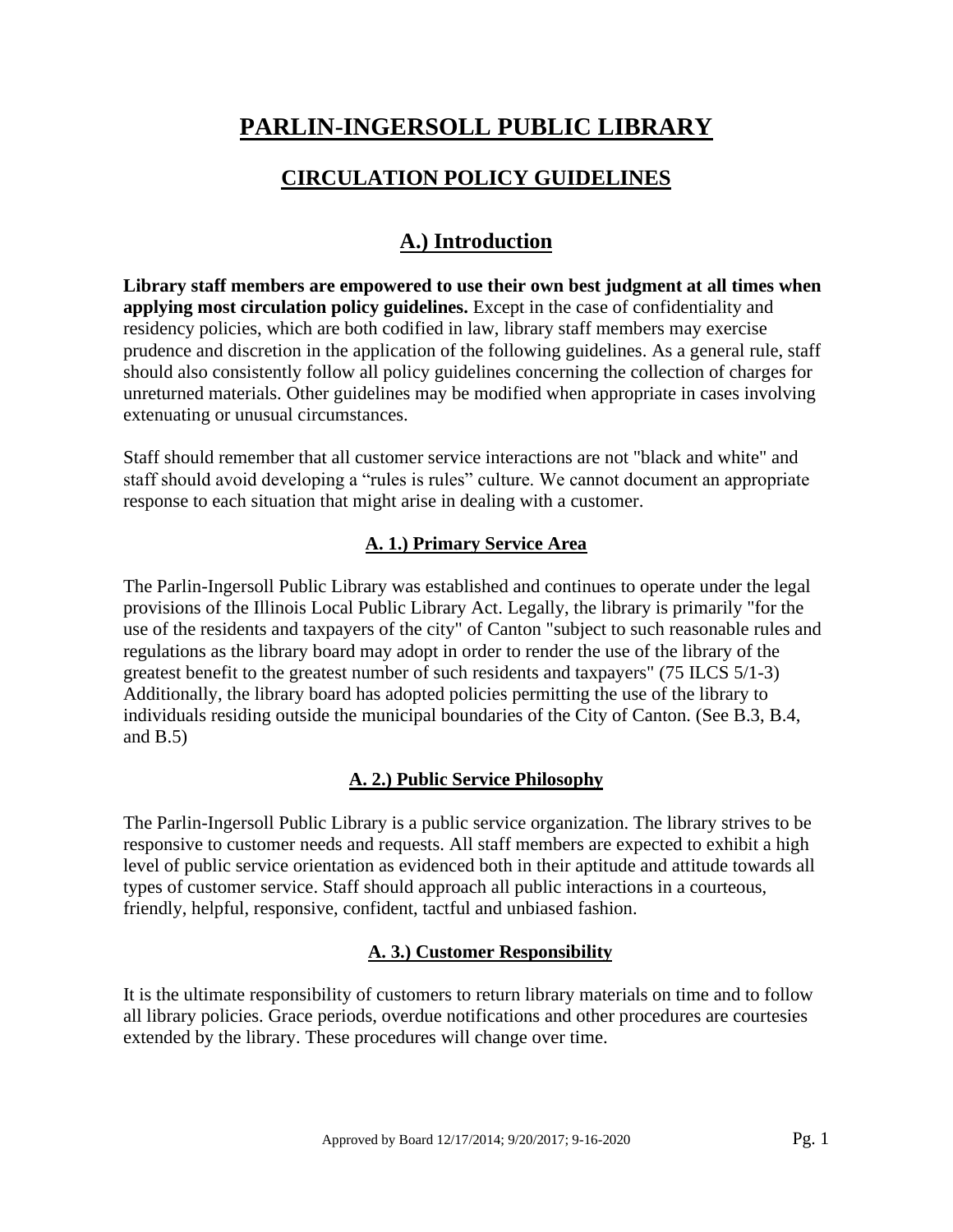## **B.) Registration Policies**

The following residency eligibility guidelines are consistent with current state laws, state agency policies, legal interpretations and the library's mission. They should be enforced consistently. Any questions concerning the eligibility of an applicant for a library card may always be referred to the Director or other authorized staff.

## **B. 1.) City of Canton Residents: Adults**

Individuals residing within the City of Canton municipality are eligible for a Parlin-Ingersoll Public Library card. Applicants must present **both** of the following types of documents in order to receive a library card.

## **Proof-of-identification (one of following):**

A proof-of-identification document is needed to establish the applicant's identity. Only four forms of identification will satisfy this requirement:

- A driver's license:
- A State of Illinois identification card, with photograph;
- A FOID (Firearm Owner's Identification) card
- A current passport.

These documents are only used to verify the identity of the applicant, since license renewals don't always reflect the license holders' current address and passports and FOID cards are issued for a ten year period. Therefore, addresses are often out-of-date.

## **Proof-of-residence (one of following):**

New applicants must present staff with an acceptable proof-of-residence also. **This document must be dated within the last two months** to ensure current residency status. This proof-ofresidence should be in the applicant's name, except in the case of married couples with the same last name, in which case the proof-of-residence may be in the spouse's name. As a general rule, acceptable documents are limited to the following.

- Utility bill (e.g. water, power, cable, phone)
- Bank statement
- Billing or correspondence from a local, state or federal governmental agency (e.g. public aid, health department, schools, Medicaid, etc.)
- Pay stub with current address on it
- Rent receipt/lease
- Car insurance card dated within 6 months

If customers claim they do all their business online, they can always print out a copy of their bank statement or utility bill, with address, for our review. Letters addressed to the applicant by a private individual or commercial solicitation are not acceptable proofs-of-residence. Gun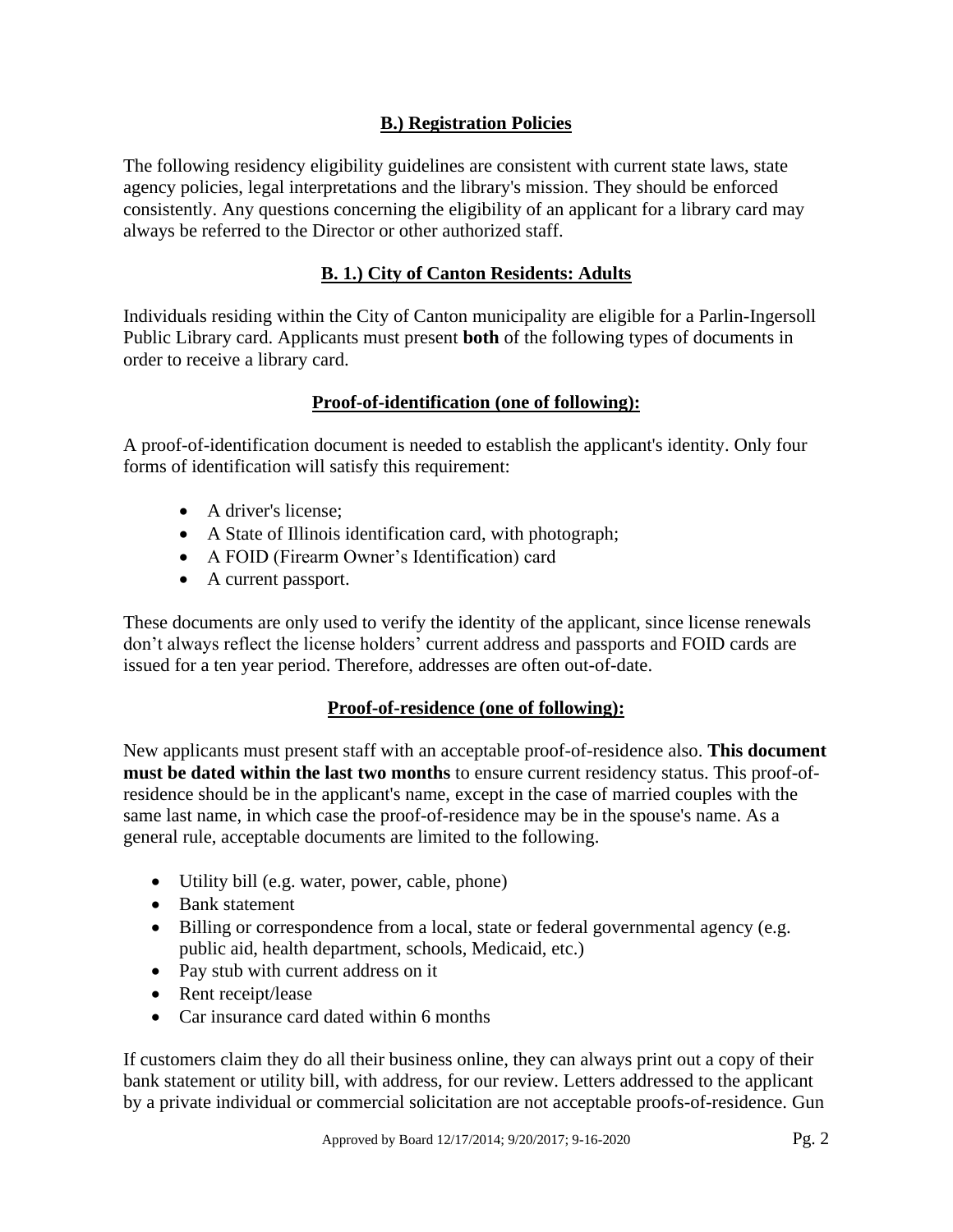cards are not accepted because, while they have an applicant's address, they are issued for ten year periods. Therefore, the address may not be current.

# **B. 2.) City of Canton Residents: Juveniles**

Juvenile applications will be processed under the following guidelines:

- **Juveniles, Age 3 through Grade 4**: Applicant must be accompanied by a parent or legal guardian. If registration has been arranged in advance with the schools, the application will require the signature of a parent or legal guardian as well. Adults must present appropriate identification and meet appropriate residency criteria (see Section B.1 ) when registering their children for cards. A parent must initial their child's signature or sign for a child who is not capable of signing their own name. Employees should check each parent's record for outstanding fines before issuing their children a card**.**
- **Juveniles, Grade 5 through Grade 12**: Applicants may register at the library if a parent or guardian is not present. If possible, they must present a student I.D. or driver's license to show proof-of-identity. Since juvenile applicants will not normally possess identification, staff should generally verify their parent's address in our computer system, City Directory, telephone directory or elsewhere. The last name of the parent should match the last name of the juvenile applicant in whatever source is used. If a juvenile's address cannot be verified in an appropriate manner, the applicant will be required to return with their parent, unless an employee can attest to the applicant's parents and residence.

# **B. 3.) Canton School District Residents**

The Board of Trustees had interpreted the intent of the library's endowment to serve individuals residing in the immediate area beyond the city of Canton boundaries. Until April 30, 2021, the library will issue non-resident cards to Canton School District residents who do not already live in another library district. In accordance with the Illinois Administrative Rules, the Board will devote Charles D. Ingersoll Trust funds to cover the non-resident fees for these patrons based on a General Mathematical Formula suggested by the Illinois State Library.

However, in anticipation of the library taxing for library services, as of May 1, 2021 the library will be charging a non-resident fee to those individuals living outside the City of Canton. This fee will be assessed using the General Mathematical Formula suggested by the Illinois State Library based on the tax rates paid by the residents of the City of Canton. The annual fee will cover all members of the household.

**Exception**: The Cards for Kids Act (Public Act 101-0632) passed in June of 2020 states students living in a non-resident area and living in a household whose income falls at or below the U.S. Department of Agriculture's Eligibility Income will be exempt from paying the non-resident fee.

These individuals will be required to furnish the same proof-of-identity and proof-of-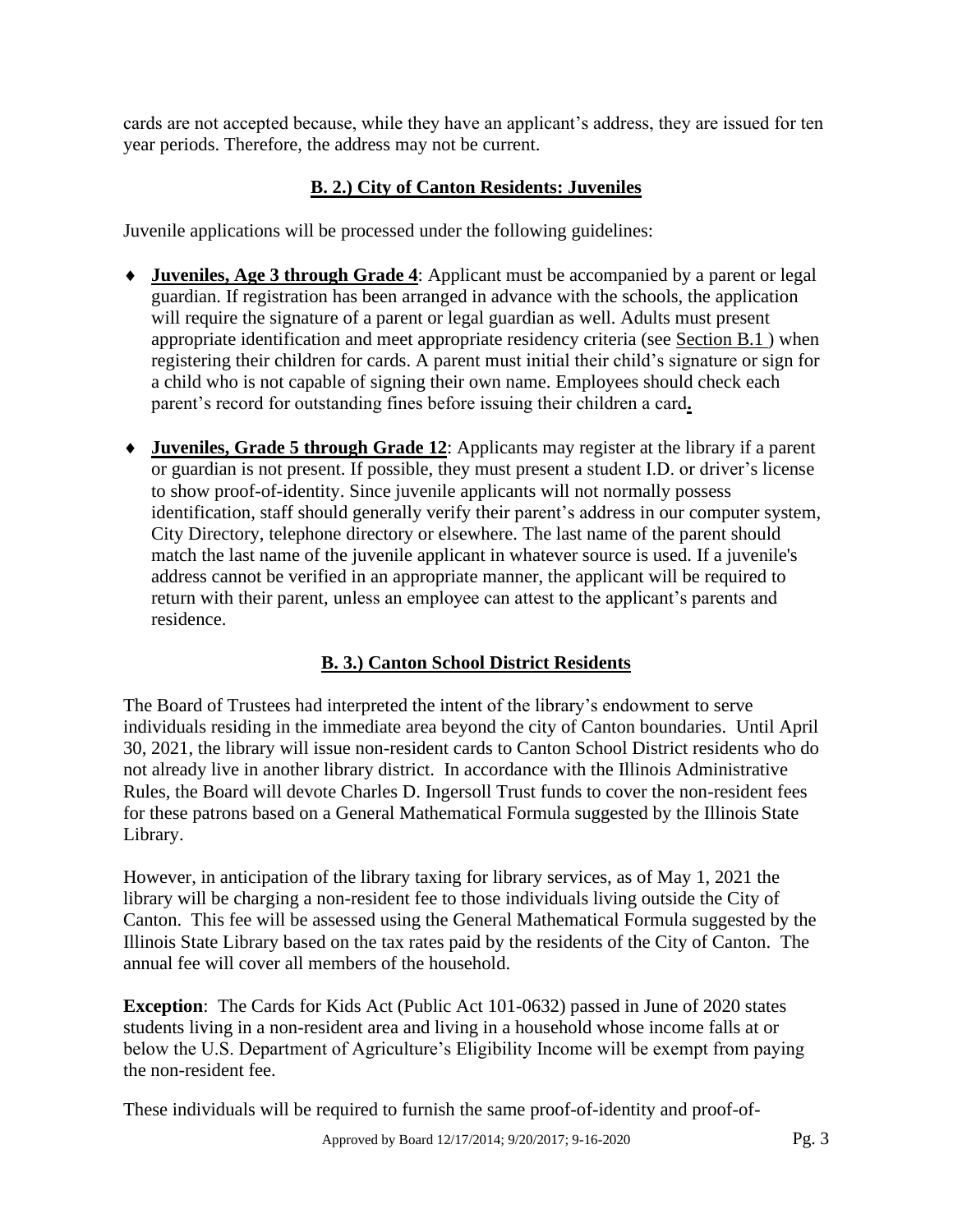residence documents outlined above. Staff should follow the same registration and verification procedures provided in Section B. 1 and Section B. 2.

Non-resident cards will be stamped "Non-Resident" and will be valid for one year. Nonresident cards may be used at other libraries, who are participating in the non-resident reciprocal borrowing program. A list of these libraries is available at http:/www.librarylearning.info/rsdirectory/.

## **B. 4.) Reciprocal Borrowers from Other Public Library Districts:**

Individuals residing from outside the City of Canton or Canton School District boundaries may borrow materials from the Parlin-Ingersoll Public Library on a reciprocal basis by using their home library card, under state law and state agency guidelines. Applicants from outside Canton who live in an area which taxes for library service must first obtain a card from their home library and the following to our library:

- **Proof-of Identity**: Same as above (See B. 1.).
- **Proof-of-Residence**: Same as above (See B. 1.).
- **Local Library Card**: An unexpired library card issued by the applicant's home library. This library card should display the card's expiration date in order to be considered valid. If no expiration date is present, staff may verify currency by calling the home library if it is open at the time of application.

The driver's license need not have the individual's most current address, but the proof-ofresidence must be within the jurisdictional boundaries of the library that has issued the applicant a card.

If a juvenile is not old enough to have his or her own driver's license, a parent or legal guardian must accompany the juvenile. This accompanying parent/guardian must provide staff with all the above.

## **B. 5.) Non-Resident Cards**

The Board of Trustees had interpreted the intent of the library's endowment to serve individuals residing in the immediate area beyond the city of Canton boundaries. Until April 30, 2021, the library will issue non-resident cards to Canton School District residents who do not already live in another library district. In accordance with the Illinois Administrative Rules, the Board will devote Charles D. Ingersoll Trust funds to cover the non-resident fees for these patrons based on a General Mathematical Formula suggested by the Illinois State Library.

However, in anticipation of the library taxing for library services, as of May 1, 2021 the library will be charging a non-resident fee to those individuals living outside the City of Canton. This fee will be assessed using the General Mathematical Formula suggested by the Illinois State Library based on the tax rates paid by the residents of the City of Canton. The annual fee will cover all members of the household.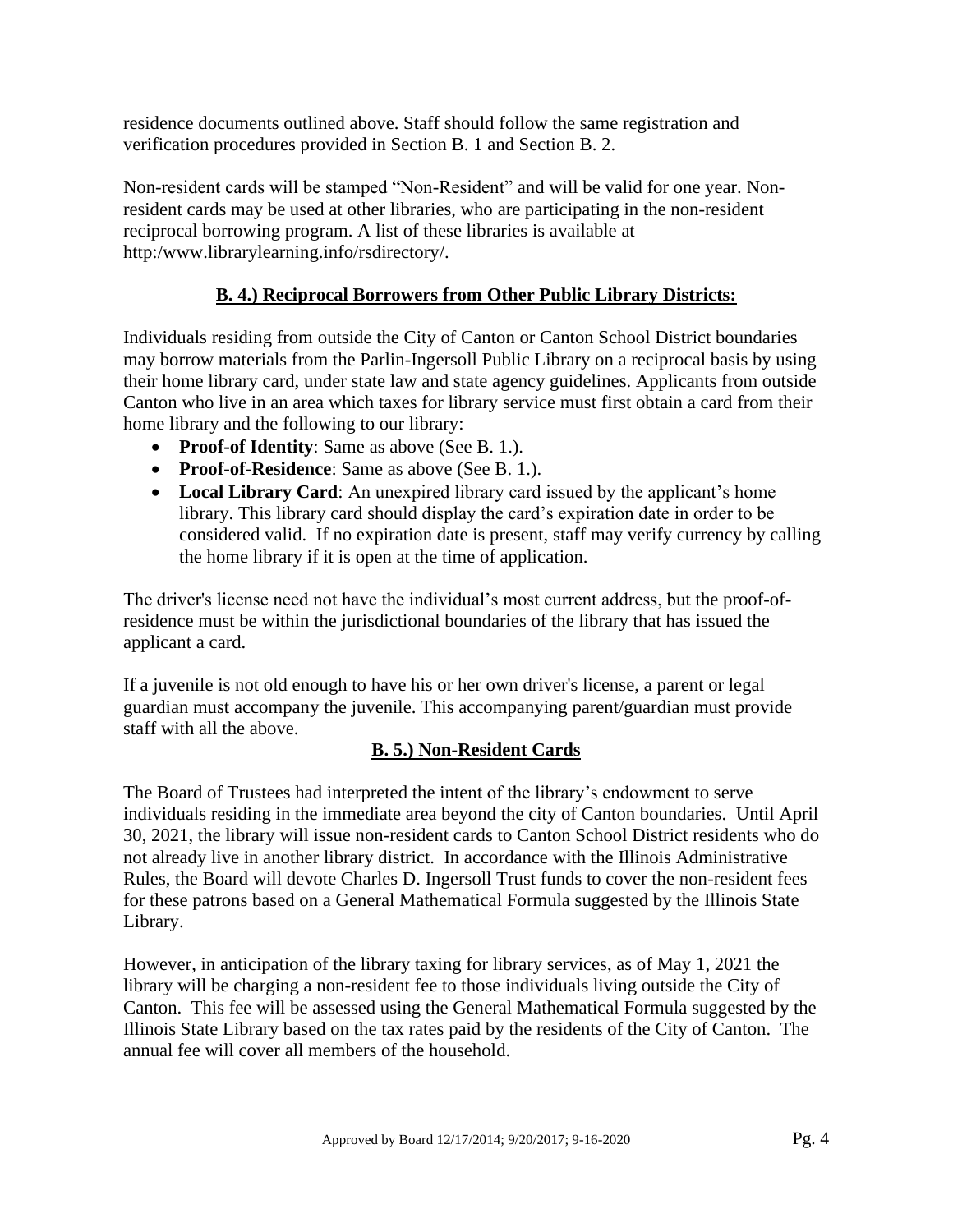**Exception**: The Cards for Kids Act (Public Act 101-0632) passed in June of 2020 states students living in a non-resident area and living in a household whose income falls at or below the U.S. Department of Agriculture's Eligibility Income will be exempt from paying the non-resident fee.

Individuals outside Canton School District, who do not reside in another public library district, may be eligible to purchase a non-resident library card from a public library participating in the non-resident card program, per state law. The library will honor any nonresident cards from other Illinois libraries for reciprocal borrowing.

## **B. 6.) Temporary Cards and Residences**

The library does not issue library cards to individuals who are living in Canton on a temporary basis, defined herein as less than one year, but more than three months, such as seasonal residents, who do not own real property within our service area, foreign exchange students or family members living with another family member.

Applicants residing with Canton residents for a brief period of time should arrange to have their hosts check out materials for them or make arrangements, approved by the Director, to use their host's card on a limited, restrictive basis. In addition, these individuals are always free to use materials and resources at the library, but they are not be eligible to receive a card.

Library cards are available only to individuals who have established residence in the community. Cards are not normally issued to individuals living in facilities that are meant to be temporary by design, such as motels, motor homes, tents, missions and shelters. Individuals from these types of facilities are free to use materials or resources within the library, but are not eligible to receive a card.

# **B. 7.) Property Owners**

Nonresidents may receive a Parlin-Ingersoll Public Library non-resident library card at no additional cost if they as **"**an individual or as a partner, principal stockholder, or other joint owner owns taxable property or is a senior administrative officer of a firm, business, or other corporation owning taxable property within the city" (75 ILCS 5/4-7, Sec. 12). This policy is pursuant to state law. (P. A. 100-0875). Multiple cards may be issued to nonresident owners or lessors at a single property. Staff should refer all applications of this nature to the Director. Applicants for this type of card are required to present their most recent property tax bill or a copy of the commercial lease to the Director for review and approval. This provision should not be confused with individuals who reside outside of Canton, but merely work in Canton.

## **B. 8.) Teacher's Card**

Classroom teachers, Grades K-12, qualify for a Teacher's Card at the library. When applying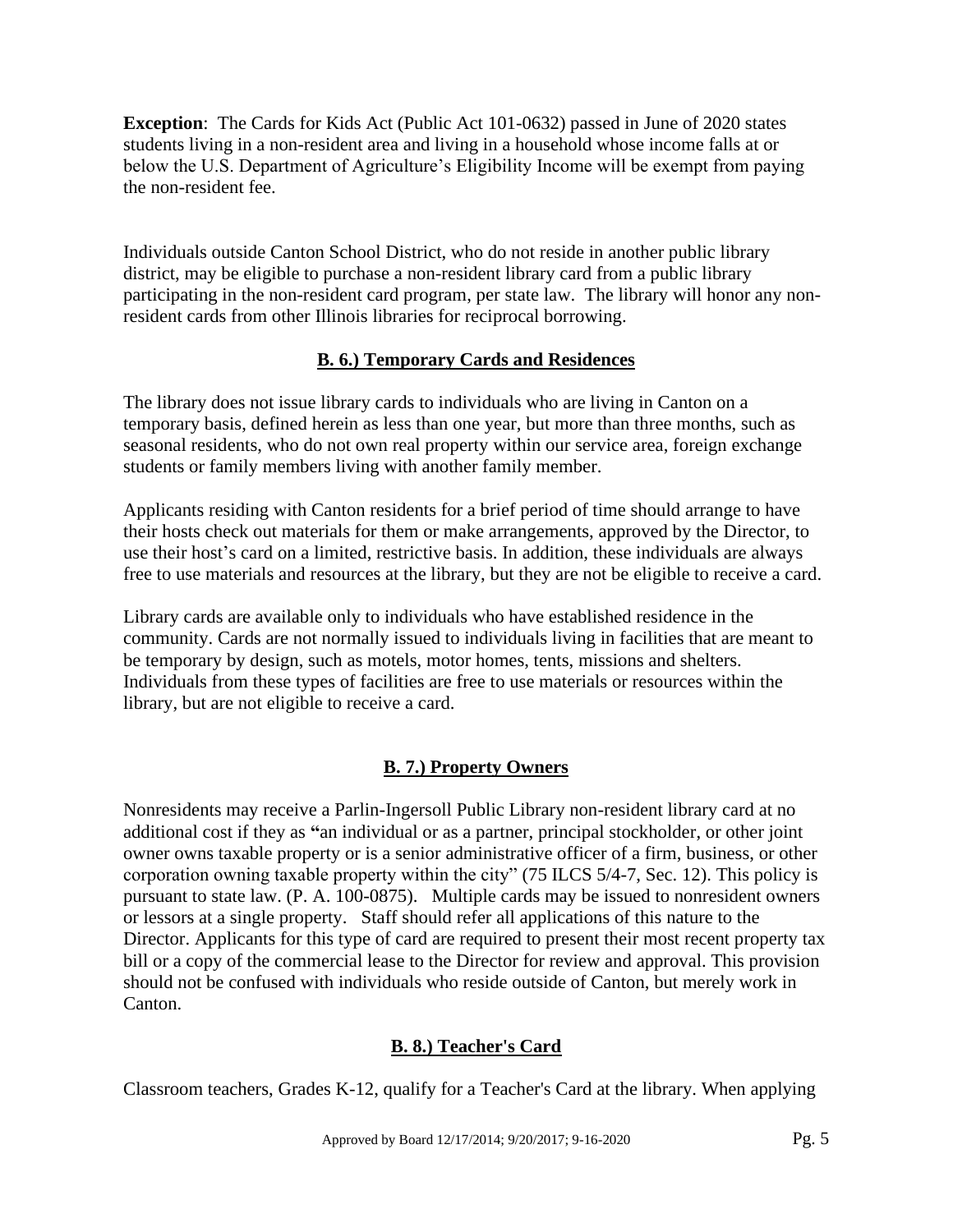for a Teacher's Card, applicants must meet the following registration criteria:

- City of Canton or Canton School District residents who qualify for a Parlin-Ingersoll Public Library card or a Parlin-Ingersoll Public Library Non-resident card (Section B. 2. and B. 4 and B. 5).
- Individuals who teach in Canton School District #66 and present a valid library card from another public library.

The library reserves the right to restrict any and all teacher's collections in order to maintain fair and equitable access of the collection for the general public. See Appendix D for details.

#### **B. 9.) Dunfermline-Area Residents**

Dunfermline-area residents reside within two independent taxing districts: the Canton School District and the Lewistown Public Library District. For the purposes of library card distribution, their home library is the Lewistown library, to which they pay tax support. These residents qualify for a reciprocal borrower's card under the provisions in Section B. 4.

#### **B. 10.) Spoon River College Students**

Spoon River College students may access the library by obtaining a public library card or non-resident card from their home library. Students living in the dormitory housing, Snapper Villas, are eligible for a Canton non-resident card. The address is 23432 County Rd. 22, Apt. #... If they do not have a proof of address, we can verify with the Snapper Villas office (998- 2467) Monday through Friday, 9 a.m. to 5 p.m.

## **B. 11.) Reciprocal Borrowing Privileges**

Individuals possessing a Parlin-Ingersoll Public Library card have reciprocal borrowing privileges with other public libraries within ILLINET and RAILS library system. The State Library, RAILS, and IHLS library systems have general policies governing reciprocal borrowing. Within these policies, individual libraries may adopt varying policies and procedures that apply to reciprocal borrowing. The reciprocal borrower is responsible for knowing and following the policies and procedures of the public library from which they are borrowing materials.

## **B. 12.) First-Time Use**

After an applicant has been successfully registered, they will be permitted to check out up to three items initially, but no more than one non-print item.

## **C.) Loan Policy Guidelines**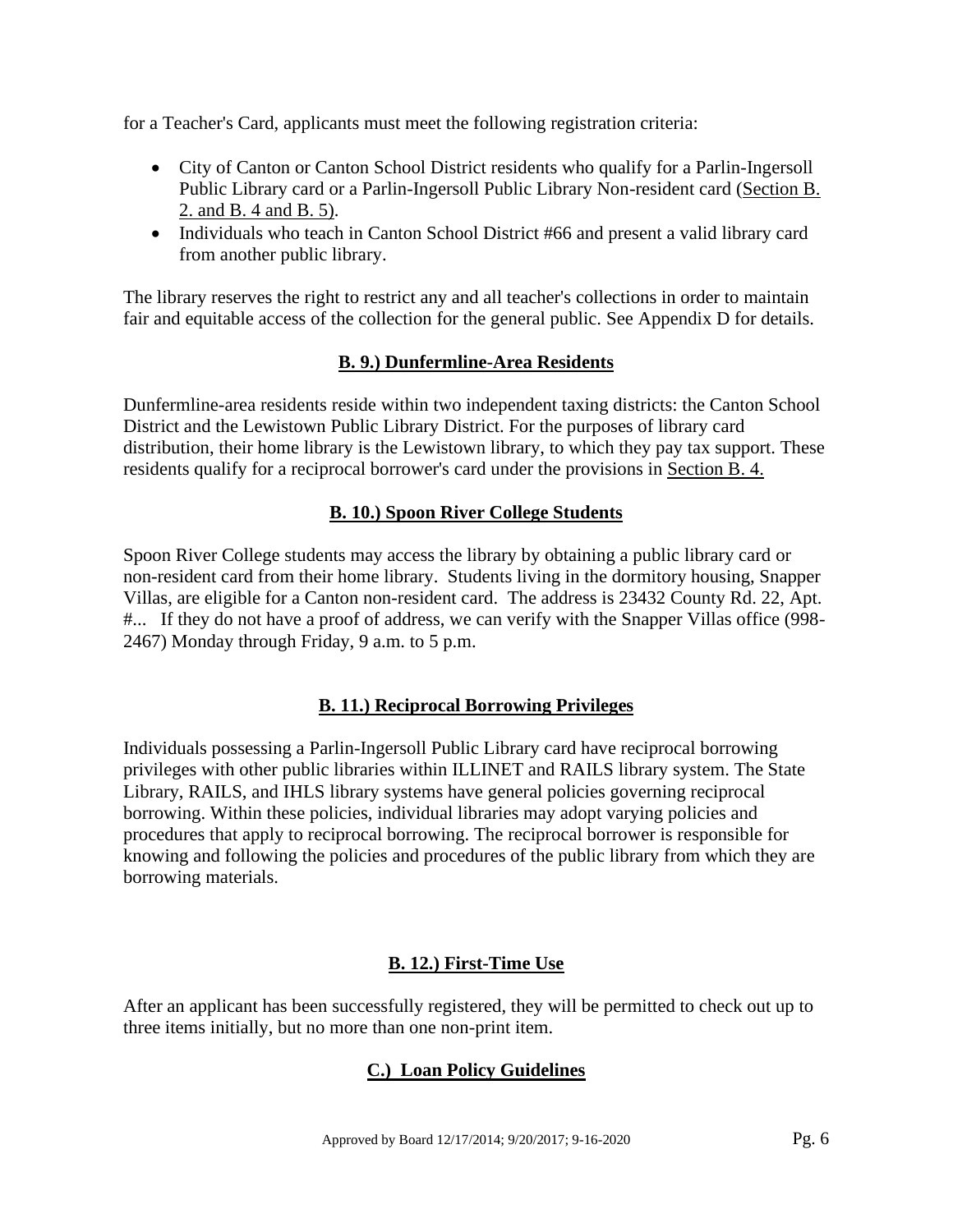The following loan guidelines have been established by the Board of Trustees, with the advice of the Director and library staff. In most instances, these policies should be followed strictly, in order to maintain consistent enforcement between customers. However, experienced staff members, generally those classified as Library Assistant I or higher, may use their own discretion when applying most guidelines. Circulation policies are reviewed by the library Board and staff on a regular basis. The Director may make unilateral changes to procedural elements within this policy, in response to operational needs. The Director will bring these changes to the attention of the Board in a timely fashion.

Compassion, tact, understanding and sensitivity to individual needs should be shown to all patrons making requests which conflict with our guidelines, especially when employees feel they cannot grant these requests. The following guidelines are provided to assist staff in interpreting the extent of flexibility that can be applied to given rules and regulations.

## **C. 1.) Loan Periods**

*The loan periods established for various types of materials are outlined in Appendix B*. **As a general rule, loan periods will not be extended**, except in the case of customers in good standing at the library, who need extensions to accommodate legitimate extenuating circumstances (e.g. educational use, travel, etc.). In responding to extenuating circumstances, experienced employees are authorized to extend the length of the initial loan period.

Occasionally, the Director and other authorized personnel may establish different loan periods in order to address unique needs. For example, some high-interest materials may be given abbreviated loan periods in response to customer demand.

# **C. 2.) Materials Limits**

*Materials limit guidelines are listed in Appendix C.* **The limits placed on the number of items a person can check out at one time should always be observed for all individuals**. The only major exception to established circulation limits applies to teacher's collections.

The purpose of placing limits on the number of items customers may check out at one time is to ensure equal access to materials in which there is a limited availability. The library will monitor public comments, collection growth and circulation trends, to determine whether loan limits for various item types need to be increased, decreased or maintained.

# **C 3.) Renewal Periods**

*Renewal period guidelines are provided in Appendix B*. As a general rule, **material may be renewed automatically twice only with the exception of dvds, which can be renewed once.** In the case of reserves, the person who has placed a hold on the item will be given priority over the person seeking a renewal. In cases where an item is overdue, and a person renews the item, any overdue charge, if applicable, will be assessed and recorded automatically during the renewal process.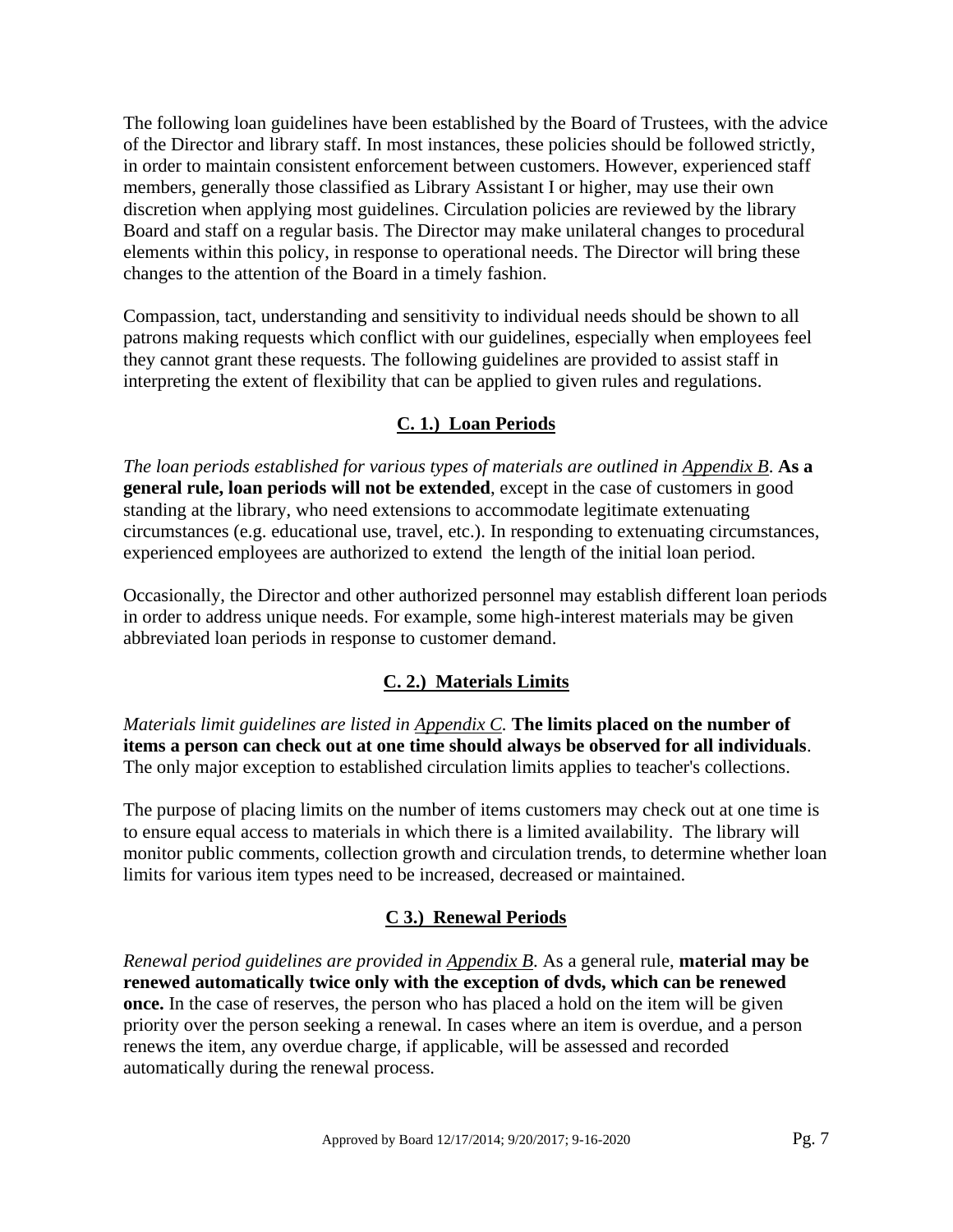#### **C. 4.) Reserves**

**Reserves may be placed on all circulating materials.** Requests to reserve materials may be placed over the telephone, the Internet or in person. Reserve requests will be handled on a first-come, first-served basis. Reserves will be held at the circulation desk for seven days after the mailer, text message, or email notice is sent.

#### **D.) Overdue Materials**

The purpose of levying charges for overdue materials is to insure equal access of library materials to the entire community by encouraging the prompt return of circulating materials. While it is important to follow established overdue collection procedures, our primary role is to promote library use and secure the return of circulating materials. Therefore, the Director and other authorized library staff have the flexibility to adjust or waive overdue charges for customers in good standing. All customers are responsible for returning their materials to the library on time and they may be held responsible for any overdue charges incurred under their card number. Customers are responsible for notifying the library about any address, e-mail, and telephone number changes and for notifying the library about lost cards.

#### **D. 1.) Grace Periods**

*Grace period guidelines are listed in Appendix B*. The Director may alter grace periods at any time without Board approval in order to improve return rates. Closed days are not included in the grace period.

#### **D. 2.) Notification Procedures**

Overdue notices will be sent on the following schedule:

- $\triangleright$  First overdue notice will be sent five days after the initial due date.
- $\triangleright$  Second overdue notice will be sent seven days after the first notice.
- $\triangleright$  A bill will be sent nineteen days after the initial due date.
- $\triangleright$  At the Director's discretion, a certified letter may be sent if there is no response to the first three notices.
- $\triangleright$  At the Director's discretion, accounts over \$50 may be referred to a collection agency.
- $\triangleright$  At the Board's discretion, large accounts may be turned over to appropriate law enforcement agencies.

## **D. 3.) Overdue Charge Policies**

*Overdue charges will be calculated according to guidelines established in Appendix A.* Additional collection fees may be assessed at the discretion of the Director depending on the materials involved, staff time expended in attempts to collect the material and so forth.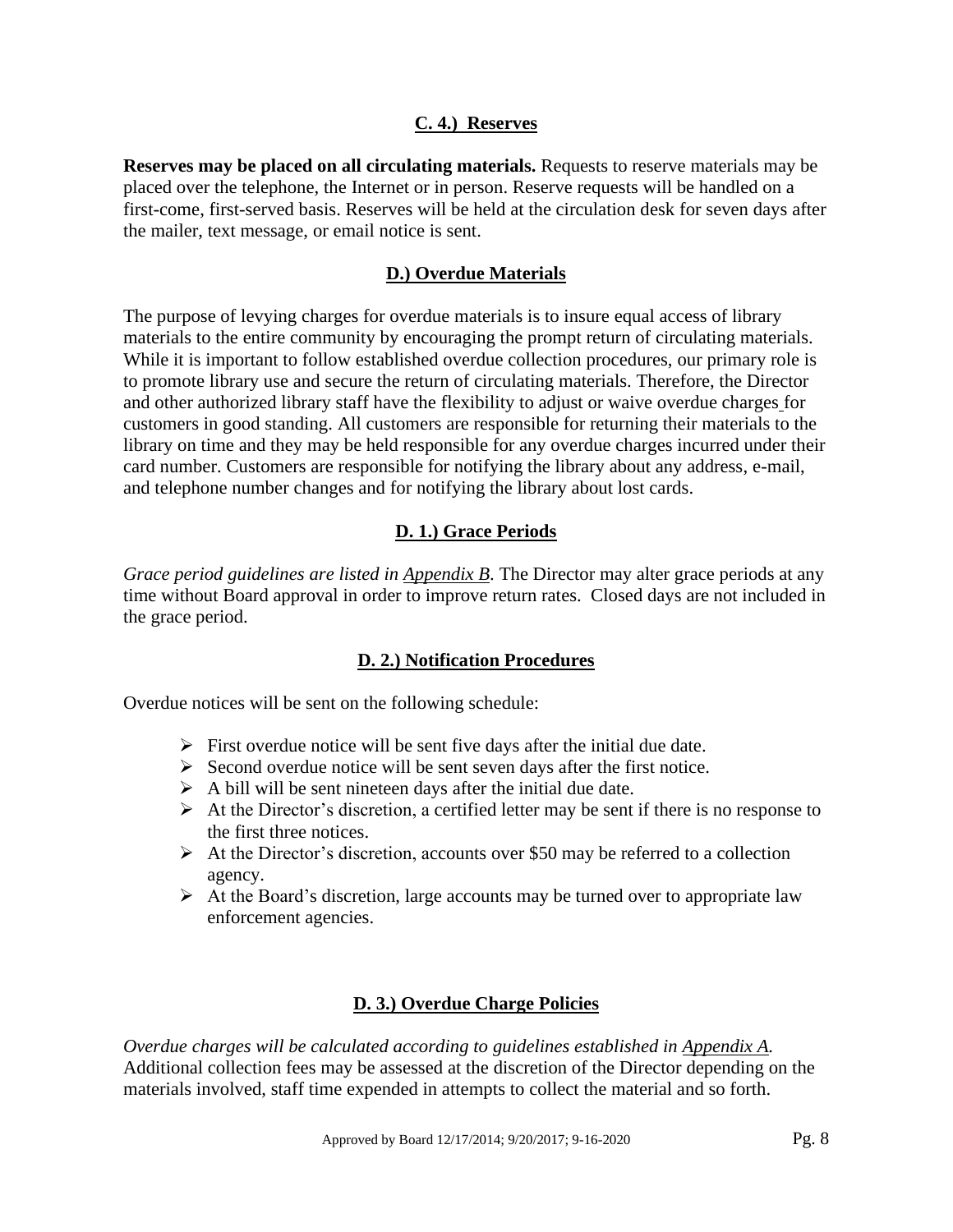# **D. 4.) Borrowing Privilege Restrictions**

- **Two Items Overdue**: Generally, staff may not check out any materials to people who have two or more overdue items. Authorized staff may use their own discretion to override this provision and check out materials to customers in good standing at the library**,** as long as those materials have not been overdue an excessive length of time. Customers should also be given the option of renewing this material.
- **Under \$10.00 in Overdue Charges:** If a person owes less than \$10.00 in fines, staff may check out items to the individual once only by overriding the block. In this case, they will be allowed to check out no more than a few items. A message to this effect will be placed in the patron's record. After the first override, the individual must pay off the entire fine before using the library. No "running balance" will be maintained.
- **\$10.00 or More in Overdue Charges:** Staff should not check out any materials, or permit the use of any library service, to individuals with unpaid overdue charges exceeding \$10.00, until the charge is paid in full. While individuals may make intermittent payments towards their account at any time, they will not be allowed to check out any more materials or use any other library service (e.g. the Internet) until the fine is paid in full. Any exceptions can only be made by the Circulation Manager or Director.
- **Overdue Charge Calculation:** All overdue charges are calculated automatically when items are checked in. As a general rule, overdue charges will be reduced and/or waived only in response to extenuating circumstances, requiring compassion and understanding (i.e. illness, death in the family, etc.), but not in response to unsubstantiated complaints.
- **Processing Fees**: Processing fees will be waived for all overdue items that are returned before they are withdrawn from the collection.
- **Older Overdue Charges:** When purging library registration records, the library may delete smaller overdue charges from the system that are three or more years old.
- **Time Limit Policy:** Generally, the library will not waive or reduce any overdue charges, if the customer has not contacted the library with a concern within one month of the initial due date of the items in question. The customer's contact must be documented in their registration record in order to be considered valid.

# **E.) Lost and Damaged Materials**

Patrons will be held responsible for the cost for any materials lost or excessively damaged while in that person's custody. Illinois statutes hold that failure to return borrowed library materials or actions resulting in the damage of library materials while in a person's custody is punishable by law. A City of Canton ordinance establishes the failure to return borrowed library materials as a misdemeanor and details appropriate legal remedies.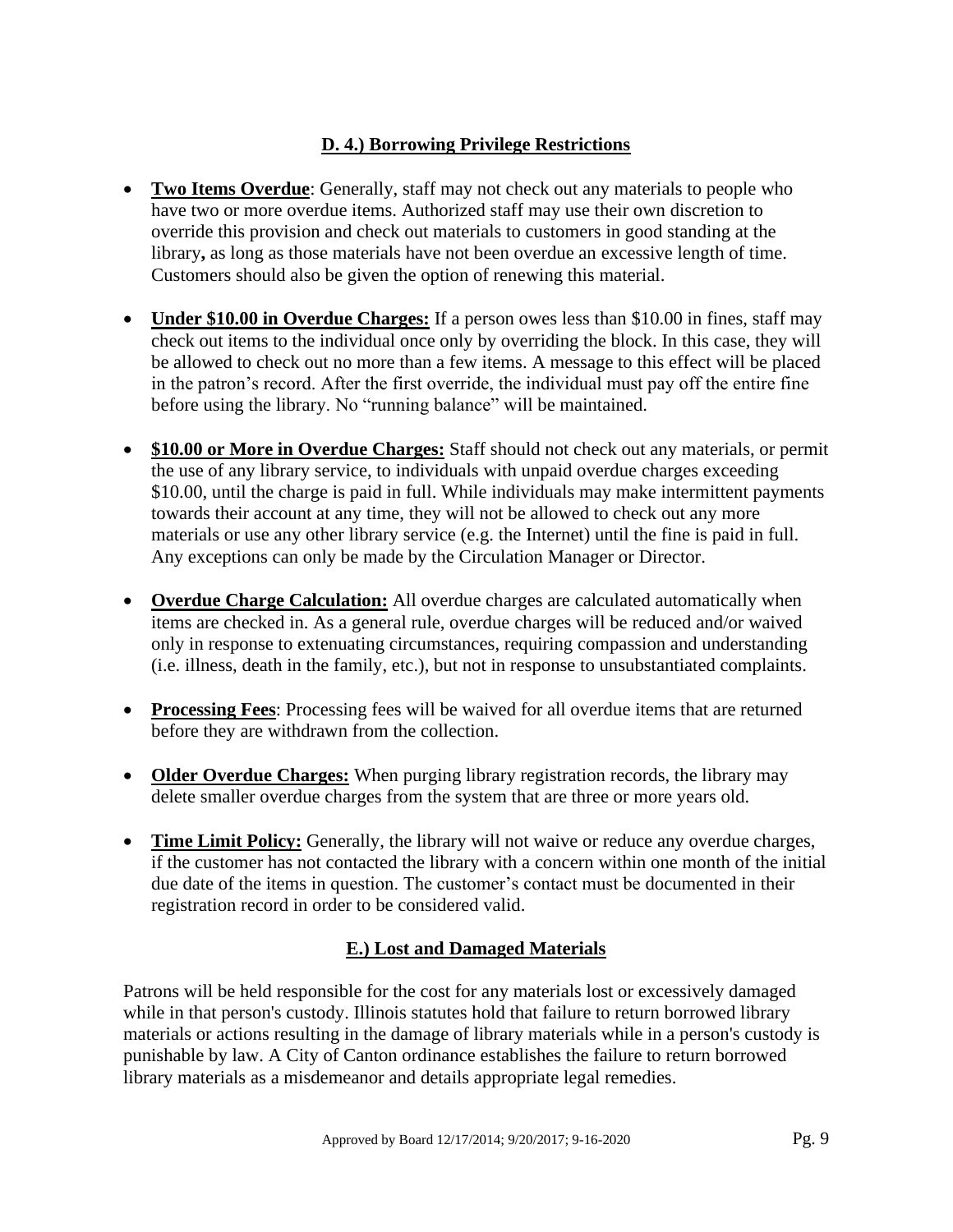Damaged materials represent items which library staff members determine can no longer be used by other customers. Library staff members will determine which materials are considered too damaged to continue circulating, in consultation with the Director or other authorized personnel.

Only the Director, or authorized staff, may waive, in part or in full, charges incurred by customers for lost, non-returned or damaged materials, under guidelines established herein. Customers with non-returned or damaged materials on their circulation record will not be allowed to utilize any library services until the missing material is returned or until the assessed charges and fees are paid in full.

Appropriate replacement charges for unreturned or damaged materials will be determined by the following guidelines.

# **E. 1.) Unreturned & Damaged Materials**

- **Replacement Cost:** The customer will pay the list price as recorded in the bibliographic record for all unreturned and damaged materials.
- **Processing Fee:** In addition, a processing fee will be charged for any unreturned or damaged items, which are withdrawn from the library's catalog. The processing fee will not be waived. Processing fee represents the approximate average cost of preparing each unique item type for circulation, not counting staff time. Processing costs include cataloging fees, protective covers and cases, barcodes, security strips and so forth.
- **Time Limit:** If a patron with unreturned or damaged materials has not contacted the library concerning these materials before they are withdrawn, as verified by staff note, replacement charges and other fees will not normally be waived or reduced.
- **Refunds:** If a customer returns an item they have paid for, and this item is still listed in the library catalog, library staff may refund the actual amount collected (both replacement cost and processing fee), minus any overdue charge that is posted on Polaris. **The library will not issue refunds for lost material returned after it has been withdrawn from the collection** (that is, when the item's unique barcode has been removed from the system) for more than one month.
- **Replacement Copies:** The library will not normally accept a replacement copy in lieu of the replacement charge. In rare circumstances, the library will accept a replacement copy from a patron if the item has not already been withdrawn from the collection. In this case, the item must be unused and have an identical ISBN number to the item that was lost or damaged. The Circulation Manager, Accounts Manager, or Director have the final approval of any replacements, and replacements must be received within one month. A processing fee and the maximum overdue charge, if applicable, will be assessed in all these cases.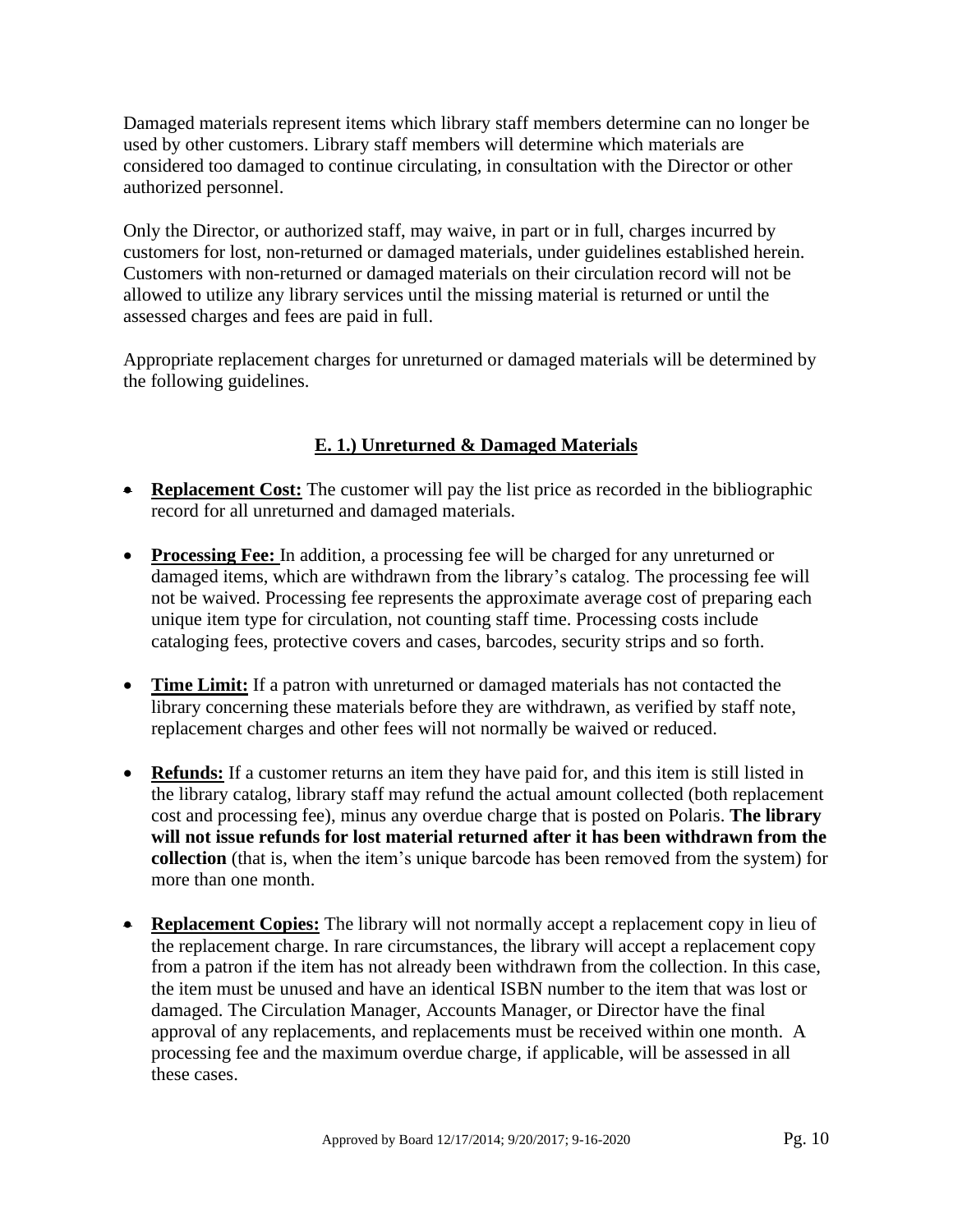• **Exceptions for Damaged Materials**: As a general rule, customers will not normally be charged for certain types of damage, unless there is a pattern of incidents occurring with any one customer for any of these situations, as specified by library employees on the patron's record. Such items include scratches on CD or DVD disks that represent normal wear and tear; cracked CD jewel cases; and so forth.

## **F.) Loss of Library Use Privileges**

At the discretion of the Director, people who consistently violate any library policy guidelines (e.g. taking materials from the library without authorization, violating behavior codes, etc.) may be subject to the loss of library use privileges for up to six months, depending on the severity of the incidences. The Board of Trustees may impose more extensive restrictions, as applicable.

# **G.) Library Cards**

**Non-Transferability:** Individuals are required to obtain and use their own card*.* Library cards are non-transferable. Individuals may not use another person's library card. This includes members of the same family. This policy protects the library cardholder from unauthorized or illegal use of a library card. Staff members should check the driver's license of any person asking to, or suspected of, using another person's card. While unsanctioned or illegal use of another person's library card is difficult to detect, staff should make every effort to insure that patrons are using only those cards which have been issued in their name. This also prevents individuals from circumventing fines owed on their own account.

If a customer attempts to use the card of a family member who is not present, staff should request that these people register themselves for library service and obtain their own cards. Staff can authorize exceptions to this rule, which will primarily involve a family member(s) obtaining materials for an incapacitated relative, who must give the library verbal permission to do so.

## **H.) Confidentiality of Patron Records**

The Illinois Library Records Confidentiality Act states, "*The registration and circulation records of a library are confidential information. Except pursuant to a court order, no person shall publish or make any information contained in such records available to the public*." These records include any personal information contained in the patron record.

Unless the individual is requesting information concerning his/her own records, any request for any registration or circulation information should be denied and the incident should be reported to the Director. This includes such questions as "Who checked out this book?" and "What books does this person currently have checked out."

Requests for the circulation records of immediate family members should be handled with tact and discretion, under established informal guidelines. Only the Director or duly authorized staff member should respond to requests or court orders for the release of confidential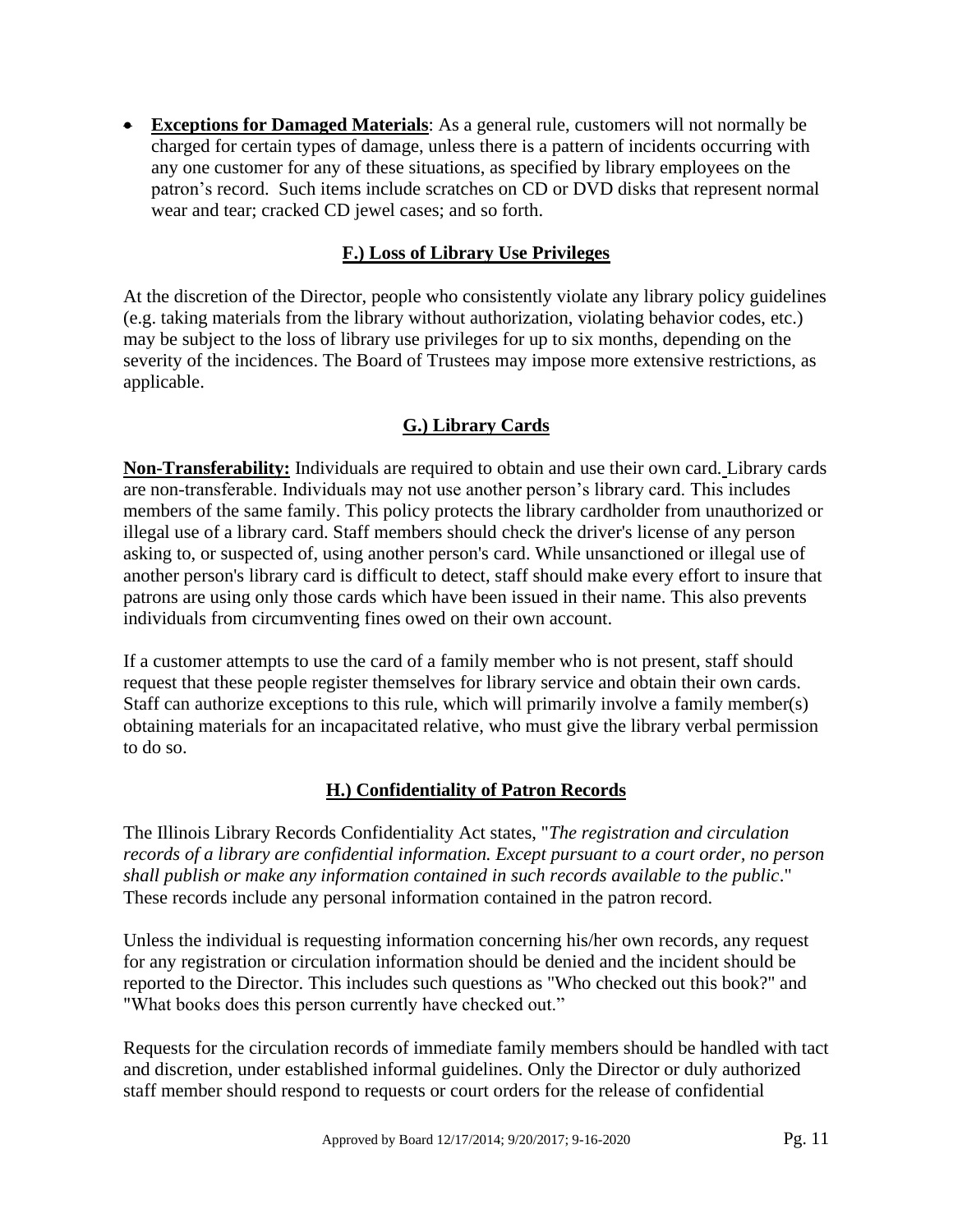information.

Any staff member who publicly violates the confidentiality of patron registration records, patron circulation records or reference inquiries may be subject to appropriate discipline, depending on the severity of the situation.

Names, but not addresses, telephone numbers and other personal information of Board and staff members may be released under established Freedom of Information Act guidelines.

The Board approved the Emergency Release form to the Patron Confidentiality Act for law enforcement officials on July 20, 2016. See Appendix F.

## **I.) Household or Family Blocks**

If any one member of a household or family accumulates an excessive overdue charge (i.e. over \$50.00), or fails to return one or more items, or fails to pay replacement charges for nonreturned or damaged materials, the library use privileges of all other immediate family members or individuals sharing the same residence may be suspended, until the overdue or replacement charges have been paid or until the missing materials have been returned. Only the Director, in conference with authorized staff, can determine whether temporary family blocks are necessary in order to resolve the problem and to prevent individuals from circumventing their financial obligations to the library by using the library cards of family members. Parents are responsible for the financial liabilities of their children. If a reciprocal borrower has over \$100 in charges, our library staff will notify their home library to request privileges be blocked at the home library as well.

# **J.) Lost Cards**

Customers are encouraged to use their library cards at all times in order to most efficiently utilize staff time and in order to provide maximum protection against the improper and unauthorized use of library cards. A customer must pay \$3.00 in order to purchase a replacement card for a lost card. If a customer forgets their card three or more times in a oneyear period, staff members may request that the customer purchase a replacement card.

## **K.) Miscellaneous Charges**

Charges may be levied for miscellaneous supplies and services connected with the circulation of library materials. See Appendix E.

## **L.) Juvenile Access**

In general, the library supports the principle of unrestricted access to all library materials for children, as evidenced in Board approval of the Library Bill of Rights. However, certain loan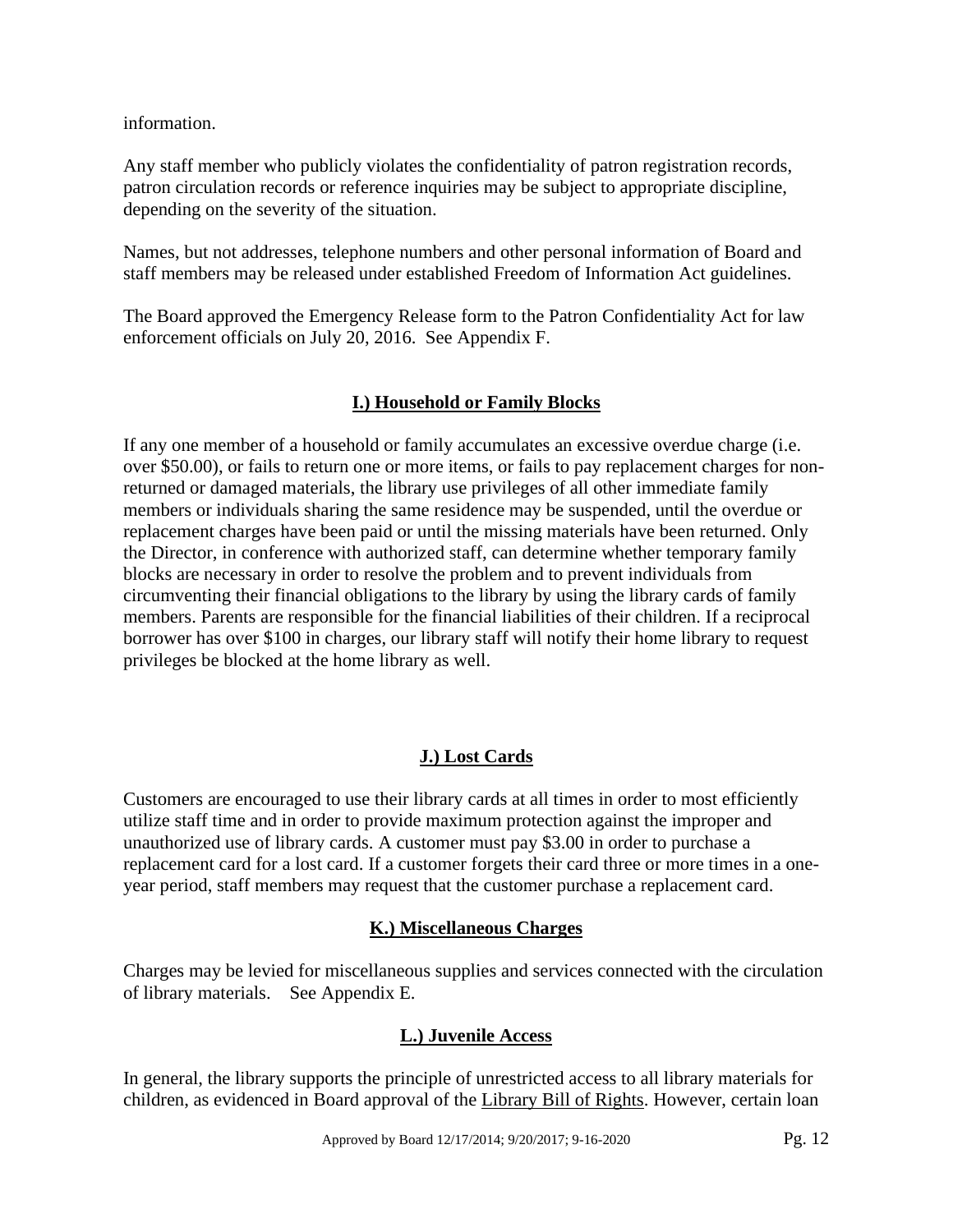restrictions may vary between adult, young adult and juvenile cards. For example, at the current time, children under the age seventeen may not check out dvds. Once a young person turns 17, an individual is registered as an adult patron.

Parents are responsible for monitoring the materials checked out by their children. Library staff will not deny access to any part of the collection based on the age of the customer, beyond enforcement of current written loan policies and restrictions. A Limited Access Juvenile Card is available upon request.

## **M.) Unscheduled Closings**

The library will automatically extend the checkout period for dvds by one day for every day the library experiences an unscheduled closing, due to inclement weather or other unforeseen reasons. Additionally, this will apply whenever the library opens later or closes earlier than scheduled. Loan periods will not be extended for any other type of material, unless the partial or full day closings exceed three days consecutively. This is because all other items have substantial built-in grace periods.

## **N.) Restricted Access Collection**

All print material shelved behind the circulation desk constitutes a Restricted Access collection. Customers must sign for the material and customers must use the material near the circulation desk. Violations of this policy may result in loss of library privileges for the person.

# **O.) Newspaper Collection**

All daily newspapers are available for use by customers in the library only.

## **P.) Insects**

Customers introducing insects of any kind (e.g. cockroaches, bedbugs, worms, lice, etc.) into the building when returning materials or using library facilities may have their borrowing privileges suspended for an indefinite period of time or until the problem is corrected. Damages may be assessed for materials that can no longer be circulated.

## **Q.) Staff and Board Library Privileges**

Current staff and their immediate family (spouses and children whose permanent address is still with their parents) will be coded to not be charged overdue fines. Excessive abuse of this privilege may result in a revocation of this benefit. Retired staff and retired board members and their spouses will also be given this benefit. "Retired" board members are considered if they served 20+ years of service at the time of leaving the board. Everyone will be responsible for lost or damaged material costs.